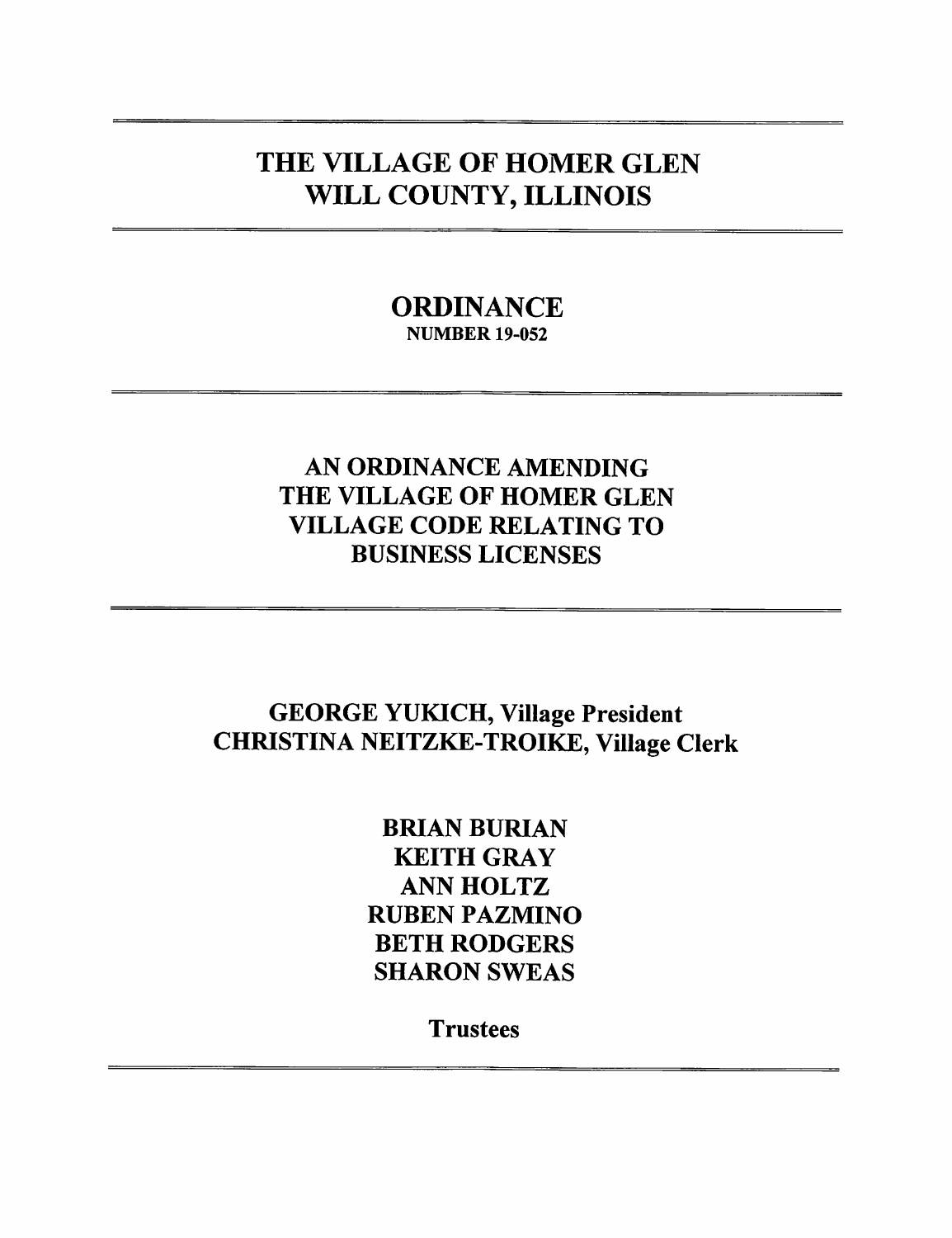### AN ORDINANCE AMENDING THE VILLAGE OF HOMER GLEN **VILLAGE CODE RELATING TO BUSINESS LICENSES**

WHEREAS, the Village of Homer Glen, Will County, Illinois (the "Village") is a home rule municipality pursuant to Section 6(a), Article VII of the 1970 Constitution of the State of Illinois, and as such may exercise any power and perform any function pertaining to its government and affairs (the "Home Rule Powers"); and

WHEREAS, the Village of Homer Glen has the authority to adopt ordinances and to promulgate rules and regulations that pertain to its government and affairs and that protect the public health, safety and welfare of its citizens; and

WHEREAS, this Ordinance is intended to address the issuance and proper administration of business licenses within the Village of Homer Glen.

NOW, THEREFORE, BE IT ORDAINED by the Village President and Village Board of Trustees of the Village of Homer Glen, Will County, Illinois, by and through its Home Rule Powers, as follows:

Section 1. Incorporation of Recitals. The above recitals are hereby declared to be true and correct and findings of the Village Board of the Village of Homer Glen and are incorporated herein as if set forth in this Section 1.

Section 2. That Article I. Chapter 83 of the Village Code of the Village of Homer Glen be and the same is amended to reflect the following language:

## ARTICLE I. BUSINESS LICENSE ADMINISTRATIVE REGULATIONS

### § 83-1. License required; Subjects of Licensing Authority.

- A. It shall be unlawful for any person to conduct, engage in, maintain, operate, carry on, or manage any business, occupation, activity or establishment, either by himself, herself or itself, or through an agent, employee, or partner, for which a license is required by this Article, without first having obtained a license for such business, occupation, activity or establishment. A license is required when any person, by himself, herself or through an agent, employee, or partner, is held forth as being engaged in the business, or if he or she solicits patronage therefor, actively or passively, or if he or she performs or attempts to perform any part of such business in the Village.
- B. License shall not be required for any amusement, entertainment or exhibition given by residents of the Village who are not engaged therein as a business for personal profit or gain and the proceeds of which are exclusively for the benefit of a charitable organization registered with the Illinois Attorney General pursuant to the Solicitation for Charity Act (225 ILCS 460/0.01 et seq.), for any entity organized as a bona fide notfor-profit corporation or organization under the laws of the State of Illinois or another state or for any governmental unit or agency.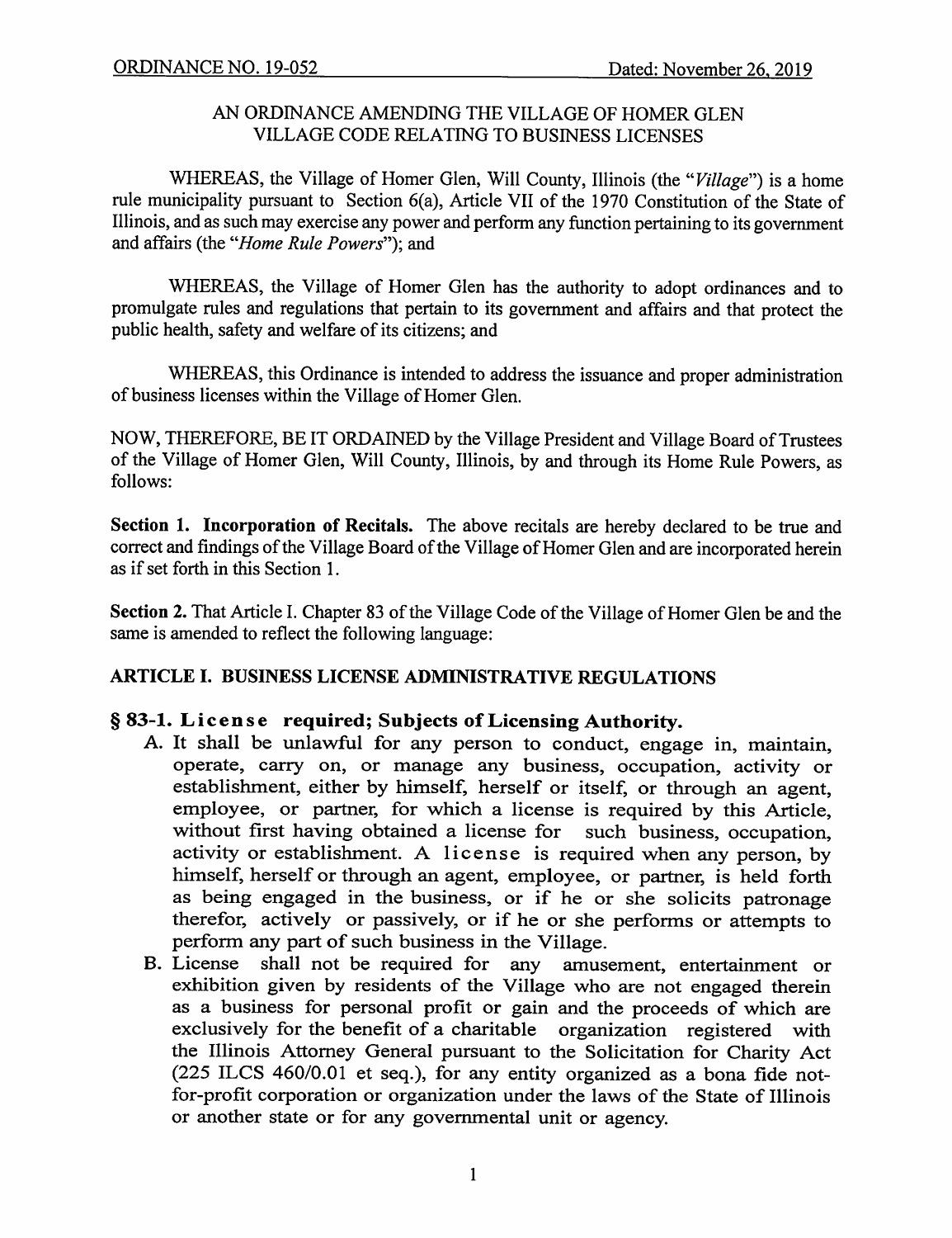## § 83-2. License procedure.

All persons desiring to operate a commercial activity or A. establishment within the Village shall file with the Village Clerk an application for a license to operate the commercial activity in the Village within thirty (30) days of commencing operations in the Village. Thereafter, prior to a person's continued operation of such a licensable commercial activity or establishment in a subsequent license year, said person shall file a renewal application not later than December 31 prior to each subsequent license year. In the event such person fails to file said renewal application by January 31 of the following year, a late fee of 100% of the total license fee shall be charged and be payable at the time of application. However, if application is not made by February 28, a citation will be issued to the business owner and a mandatory court appearance is required. Delinquency may also result in suspension and/or revocation of the right to conduct commercial activities within the Village. In the event of suspension or revocation of the right to conduct commercial activities within the Village, the Village shall deliver written notice to the place of business that said business is operating without a license and shall be closed by order of the Village, until said business comes into compliance with the requirements of this Article. No license shall be renewed unless and until the licensee has paid all other outstanding fines and fees due the Village.

B. Applications.

Applications for all licenses required hereunder shall be made to the Village Clerk in writing on a form provided for that purpose, except as otherwise provided herein.

C. If the licensee is a partnership or other noncorporate business entity, the license form shall contain the name, residential address and residential telephone number of each partner, principal, or member thereof. If the registrant is a corporation, the form shall contain the name, residential address and residential telephone number of each principal officer and registered agent thereof. Each form shall also contain such information as may be prescribed by the Village, including, but not limited to, the location to be used, the zoning classification applicable to such location (including the existence of any special use permits or variations with respect to such location), the nature of the business to be conducted, a description of any and all materials or substances proposed to be stored at the location in question, whether the registrant intends to hold the location in question open to the public, identification numbers assigned or used by state and federal taxing authorities, and the number of persons expected to be employed from time to time at the location in question.

D. License applications shall be prepared and kept on file by the Village Clerk.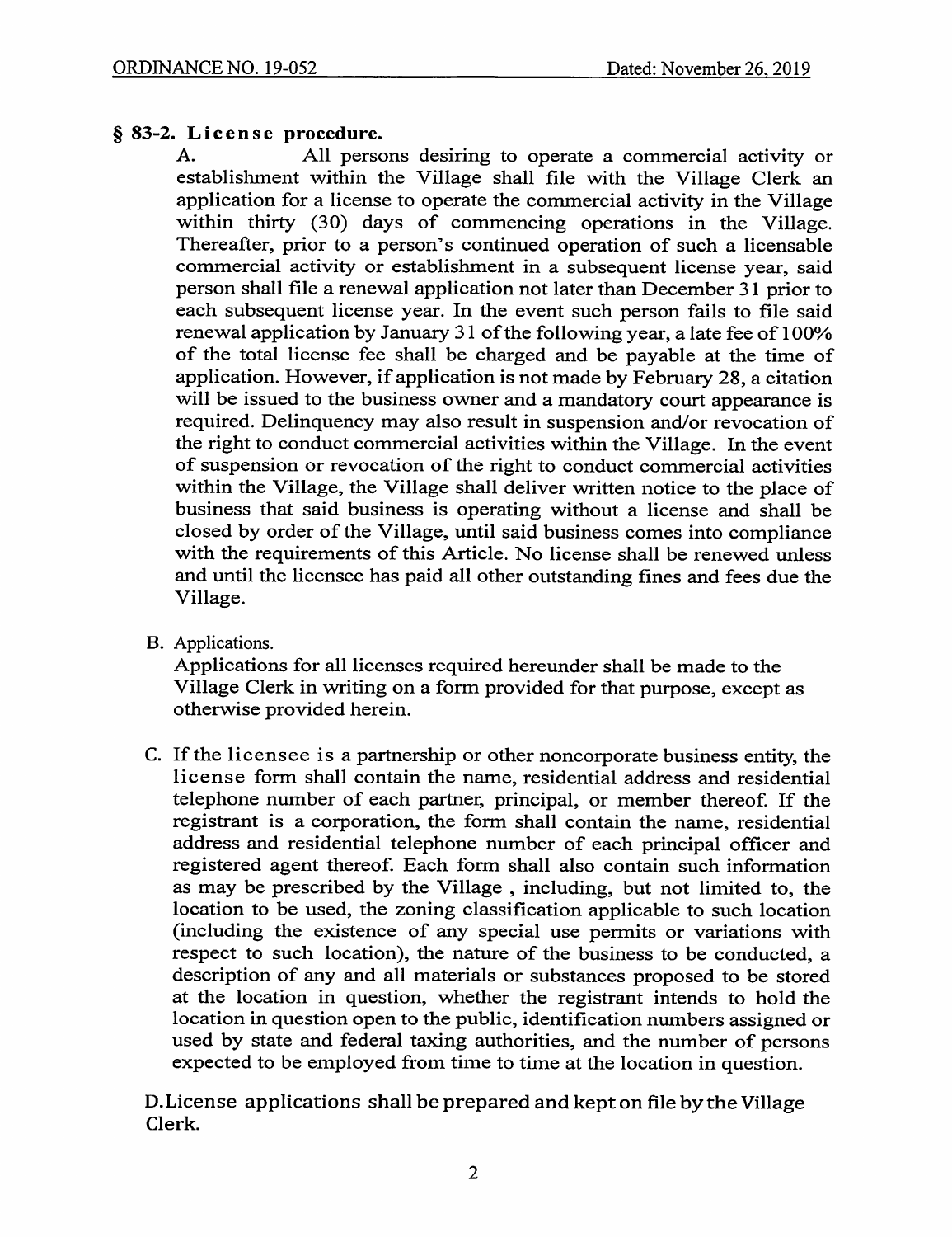## § 83-3. License term and expiration.

shall be for terms of one year, beginning on January 1 and All licenses ending December 31, and all businesses shall obtain their license within 30 days after becoming subject to the license requirements of this article Upon expiration, all businesses must relicense. Upon compliance with all of the applicable requirements of this article, the Village shall issue evidence of license to each business hereunder, which evidence of shall be conspicuously posted in such licensed license place of business.

The Village Clerk shall endeavor to notify each annual licensee of the expiration of time of the license held by the licensee at least thirty (30) days prior to such expiration date; provided, however, that a failure to make such notification or the licensee's failure to receive it, shall not exclude the licensee from the obligation to obtain a new license or a renewal.

The requirements and procedures for granting and issuing a license shall be the same as the requirements and procedures for granting a new license.

## § 83-4. License fees.

- A. The fee for license is set forth in Chapter 114, Article II, of the Village Code; except that any business subject to this article that fails to license within the time period required by this Article shall be assessed a late fee as set forth in Chapter 114, Article II and described in §83-2 of this Article. All fees and charges for license shall be paid at the time the license application form is submitted to the Village. The aforesaid fee shall be waived for any business for the then-current calendar year and license term that initially becomes subject to the license requirements of this article on or after October 1 of such year and term, but such business shall be subject to the applicable license fees in all subsequent calendar year license terms.
- B. Except as otherwise provided, all license fees shall become a part of the general corporate fund to reimburse said fund for the costs incurred in processing the forms for the license required herein. In no event shall any rebate or refund be made of any license fee, or part thereof, by reason of death or departure of the licensee; nor shall any rebate or refund be made by reason of discontinuance of the business operation.

## § 83-5. Location.

A. A separate license shall be required for each location of any business. For the purposes of this article, the existence of a single location shall be evidenced by the fact that all buildings containing the principal or accessory uses shall be connected or shall be located on the same lot or parcel, shall be operated and managed by the same person or owner, and shall be an establishment with the same classification.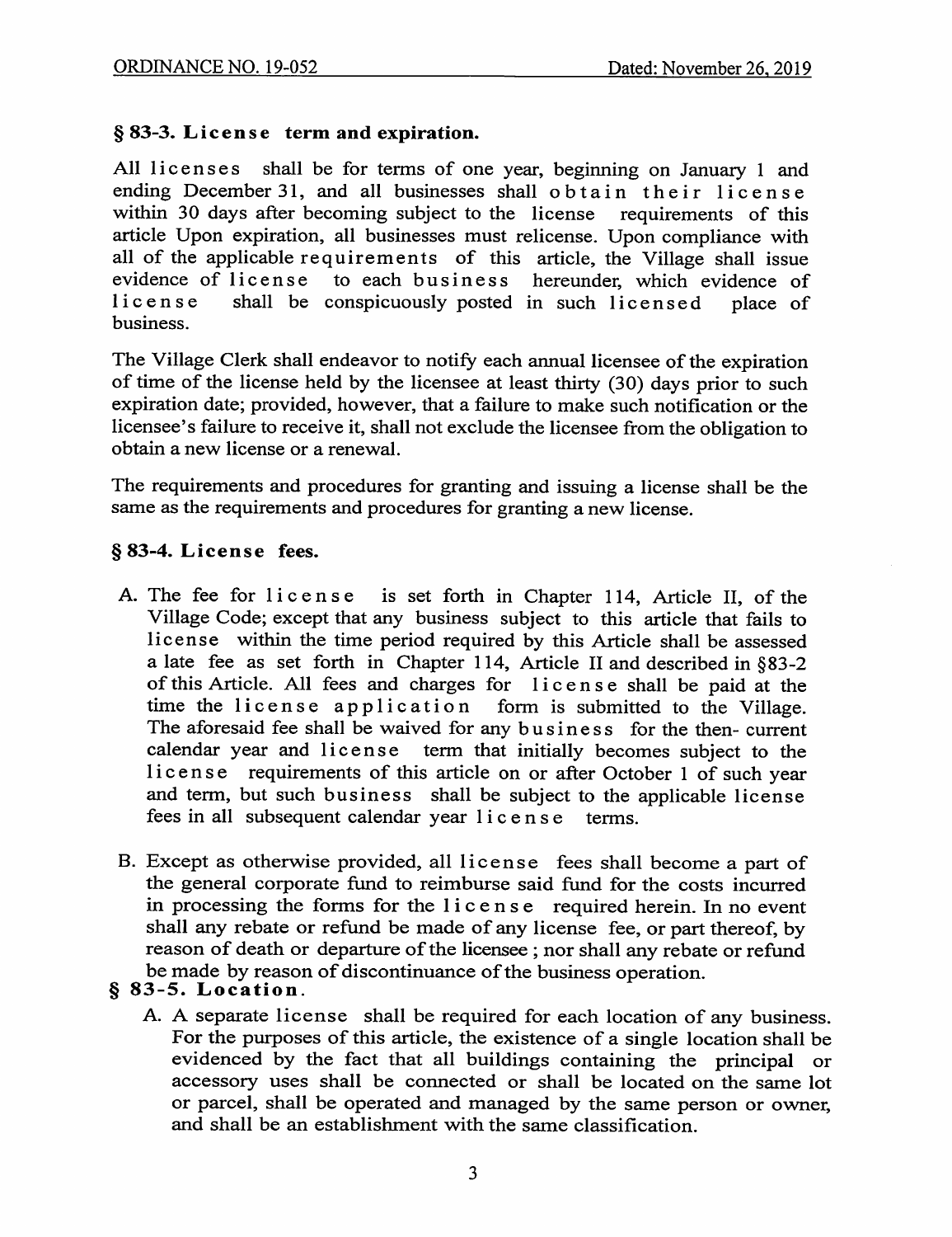- B. The location of any licensed business may be changed, provided that 10 days' notice thereof is given to the Village in the absence of any provision to the contrary; provided, however, that the business complies with all applicable ordinances and regulations of the Village.
- C. While every effort shall be made during the business license process to determine whether or not the licensee can lawfully conduct the proposed business in compliance with the applicable requirements of the underlying zoning district and Chapter 220, Zoning, of the Village Code, license hereunder does not in any way constitute approval by the Village of Homer Glen of the conduct of the licensed business at the location in question, and it shall be the sole responsibility of the licensee to obtain any and all other permits or approvals required under Chapter 220, Zoning (or under other applicable Village ordinances), to conduct the licensed business at the location in question.

### § 83-6. Penalty.

Any person, firm or corporation who or which violates any provision of this article shall be subject to a fine of not less than \$75 and not more than \$1,000. A separate offense shall be deemed committed on each day a violation occurs or continues to occur.

#### § 83-7. Inspections and Investigations.

Subsequent to the receipt of an application for a license where ordinances of the Village necessitate an inspection or investigation before the issuance of such permit or license, the Village Clerk and/or Village Manager shall refer such application to the proper Village officer or employee for conducting such investigation. The officer or employee charged with the duty of making the investigation or inspection shall make a report thereon to the Village Clerk and/or Village Manager addressing the standards and other requirements set forth in this Article.

The Village Manager shall make or cause to be made any such inspections relative to the construction and/or safety of buildings or other structures. The Village reserves the right to inspect or investigate any licensed business within the Village, to ensure compliance with any Village code, regulations or other legal requirements.

In every case there shall be at least one inspection of the applicant's commercial premises by the Village or their designee, for the purpose of ensuring the public health and safety.

### § 83-8. Approval; Disapproval.

If, after due consideration of the information contained in the application, the Village Clerk determines the application is satisfactory, he or she shall approve the application. The business license shall be signed by both the Village Clerk and Mayor and shall be sent via regular U.S. Postal Service to the business address, listed on the submitted application.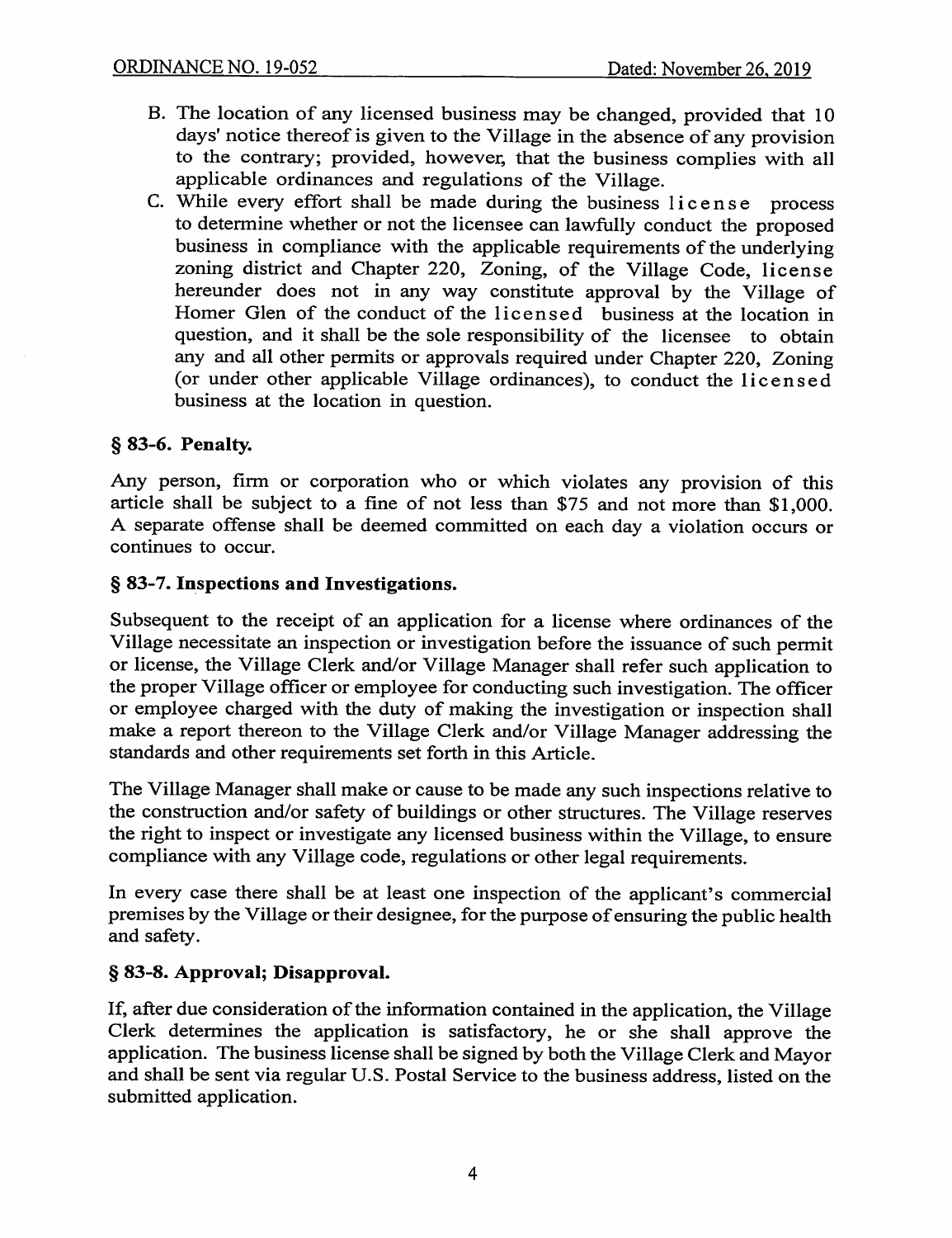If, after due consideration of the information contained within the application, the Village Clerk determines that matters concerning the application are unsatisfactory, he or she shall disapprove the application, indicating the reasons therefor. The Village Clerk shall notify the applicant that the application has not been approved, the reason(s) for the denial and that no license will be issued.

## § 83-9. Licenses Not Assignable; Unlawful Use.

No license or permit may be assigned, sold, loaned, transferred, used as collateral, or otherwise encumbered. No person shall use or display any license certificate which has been improperly acquired.

No person shall alter, deface, forge, or counterfeit any license or certificate issued by the Village.

## § 83-10. Change in Business.

When the licensee requests a change in location but all other business attributes remain the same, the Village Clerk shall transfer the current active business license to the new location.

When there has been a change in ownership of an active business, the new owner must apply for new occupancy and business license. The fee for this is the same as reflected in Chapter 114-11.

When any active business changes only the name of the business and all other attributes, including ownership, remain the same, the owner shall submit a \$30 processing fee along with a new business license application.

## § 83-11. Records and Standards.

The Village Clerk shall maintain a record of all commercial and/or home establishments and licenses issued under this Chapter. These records shall be used for the purpose of classifying, inspecting, and licensing all business establishments in the Village. Subject to the terms and provisions of this Chapter, upon submittal of a business renewal application and payment in full of the required license fee to the Village, the Village Clerk shall issue the license or certificate which shall be displayed by the owner of the establishments in a conspicuous place of the licensed premise within ten (10) days after receipt of said license.

No license for the operations of a commercial and/or home establishment in the Village shall be issued if one or more of the following conditions are determined to exist:

- 1. The building or premises of the establishment does not comply with the provisions and terms of the Village's Building Code, Zoning Code, fire regulations, health regulations, or with other applicable ordinances and regulations of the Village.
- 2. The building or premises of the establishment are in a condition of being unsanitary or unsafe so as to endanger the public safety, health or welfare.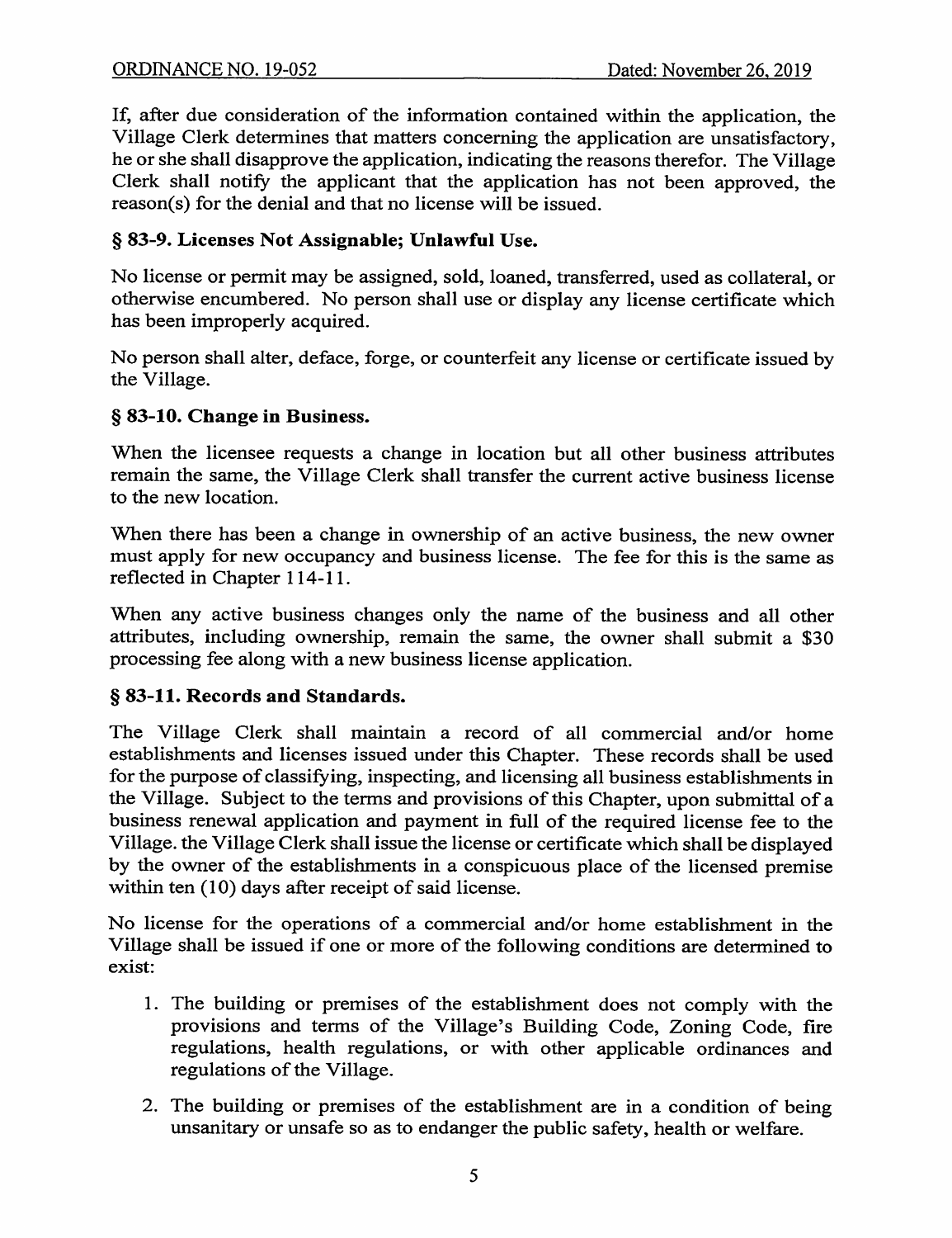3. The owner of the establishment or such legal entity comprising the commercial establishment is indebted to the Village.

## § 83-12. Health Requirements.

No owner, lessee, manage, or superintendent of any store, factory, workshop, or other place shall allow or case any room or part thereof to be overcrowded in inadequate or faulty in respect to light, ventilation, heat or cleanliness.

## § 83-13. Sanitation.

All such places of employment shall be kept in a clean condition, free from the effluvia of a sewer, drain, privy, stable, or other nuisances, also so far as practicable. such premises shall be free from all gases, vapors, dust or otherwise which are injurious to health. Sufficient washroom facilities for all employees shall be provided and such facilities shall be properly ventilated.

## § 83-14. Heat Required.

It shall be the duty of every person owning or controlling the heating mechanism which furnishes heat to any factory, workshop, retail business, or other commercial establishments, to maintain a temperature when workers are present within such establishment of not less than sixty-five (65) degrees Fahrenheit without such undue restriction of ventilation so as to interfere with proper sanitary conditions therein; provided, however, that this requirement shall not apply to any factory, garage, or workshop where the business conducted therein is of such nature that a lower temperature than sixty-five (65) degrees Fahrenheit is necessary or expedient for work or manufacturing process of such business.

### § 83-15. Inspection Authority.

It shall be the duty of the Village Manager, or their designee, to determine whether or not all licenses are in compliance with all applicable ordinances and regulatory requirements during the period of the license. Whenever inspections of the premises used for or in connection with the operation of a licensed business or occupation are provided for or required by this Article, or any ordinance, or are reasonably necessary to ensure compliance with the provisions of any ordinance or regulation of the Village, or to detect violations thereof, it shall be the duty of the licensee or the person in charge of the premises to admit thereto for the purpose of making the inspection any officer or employee of the Village who is duly authorized by the Manager to make such inspection at any reasonable time that such admission or entry is requested.

Whenever an analysis of any commodity or material is reasonably necessary to assure compliance with the provisions of this Article or any other adopted ordinances or regulations, to detect violations thereof, it shall be the duty of the licensee or the person in charge of the premises to give to any duly authorized officer or employee of the Village requesting the same sufficient samples of such material or commodity for such analysis upon official Village request.

In addition to any other penalty which may be provided, the Village Manager may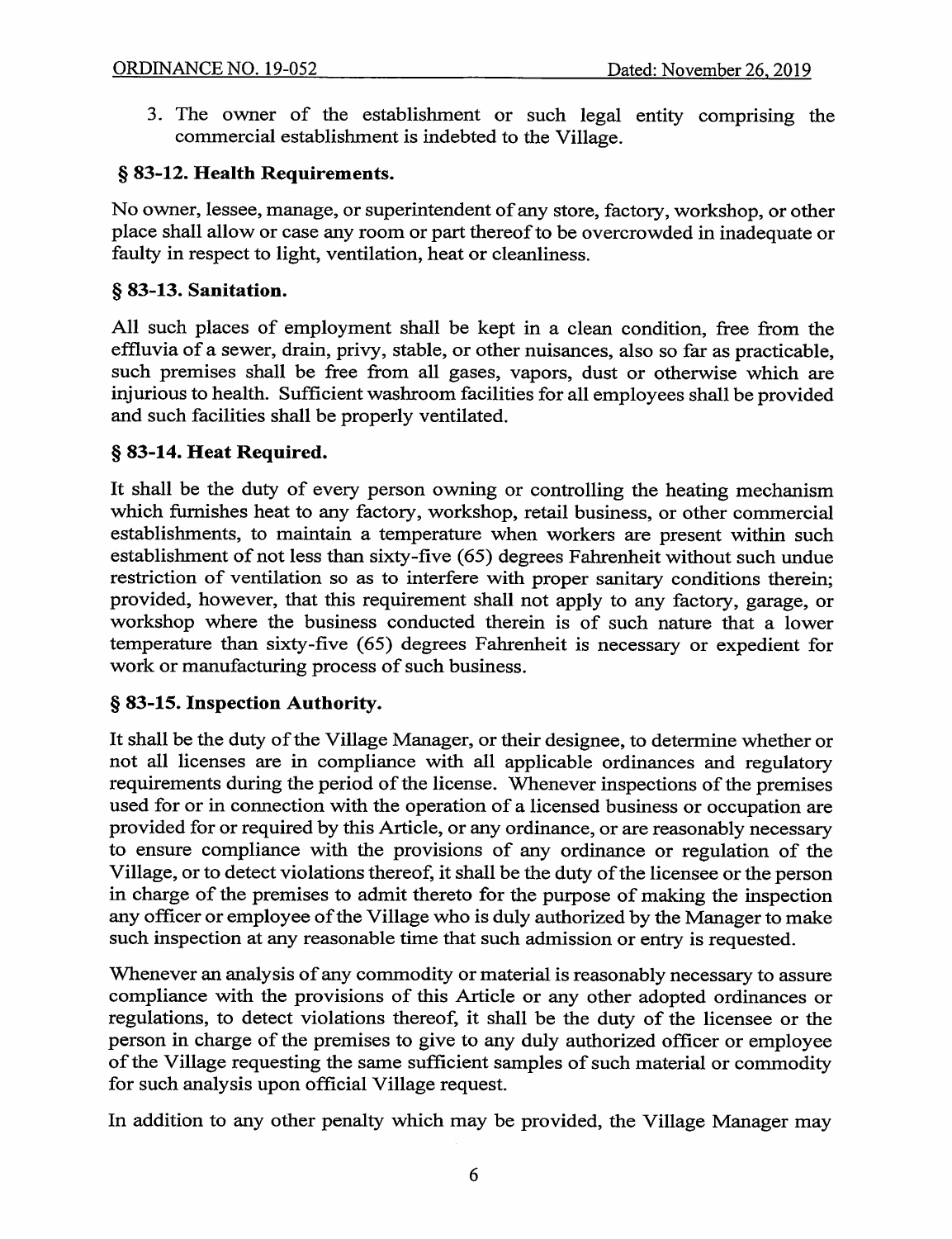revoke under the provisions of this Chapter the license of any owner or operator of a licensed business in the Village who refuses to permit any duly authorized officer or employee to make such inspection or to take an adequate sample of said commodity, or who interferes with such officer or employee while in the performance of their duties.

## § 83-16. Suspension, Revocation and Appeal.

A. When the conduct or operation of any business, occupation, activity or establishment, whether licensed or unlicensed, shall constitute a nuisance or a clear and present danger to the public health, safety or general welfare, or where the holder of any license has refused to allow an inspection of his premises or has refused to furnish a sample of their goods for testing, the Village shall be authorized to summarily order the cessation of business and the closing of the premises until the danger no longer exists.

Within ten (10) days after a license is suspended pursuant to this paragraph A, the Village shall call a hearing in accordance with subsection C for the purpose of determining whether or not the license should be revoked.

- B. Unless otherwise provided, any license issued under this Article may be suspended or revoked by the Village Manager after notice and hearing as provided in this subsection C for any of the following causes:
	- 1. Any fraud, misrepresentation or false statement contained in the application for the license.
	- 2. Any violation by the licensee of a provision of this Article, any applicable federal or state law, or any other Village Code or Ordinance provisions relating to the license, the subject matter of the license, or to the licensed premises occupied.
	- 3. Conviction of the licensee of any felony or of a misdemeanor where such conviction indicates their inability to operate a safe, honest and legitimate business operation within the Village.
	- 4. Failure of the licensee to pay the license fee or any other indebtedness, charge, fine or penalty owing to the Village.
	- 5. Refusal to permit inspections or interference with an authorized Village officer or employee while in the performance of his duties in making such inspections as provided in this Article.
	- 6. When the conduct of any licensee, agent or employee is so inimical to the public health, safety or general welfare and/or the continued operation of the business constitutes a nuisance and thus gives rise to an emergency.

Said suspension or revocation, if ordered, shall be in addition to any other provision imposing a penalty for the violation of any section of the codes or ordinances of the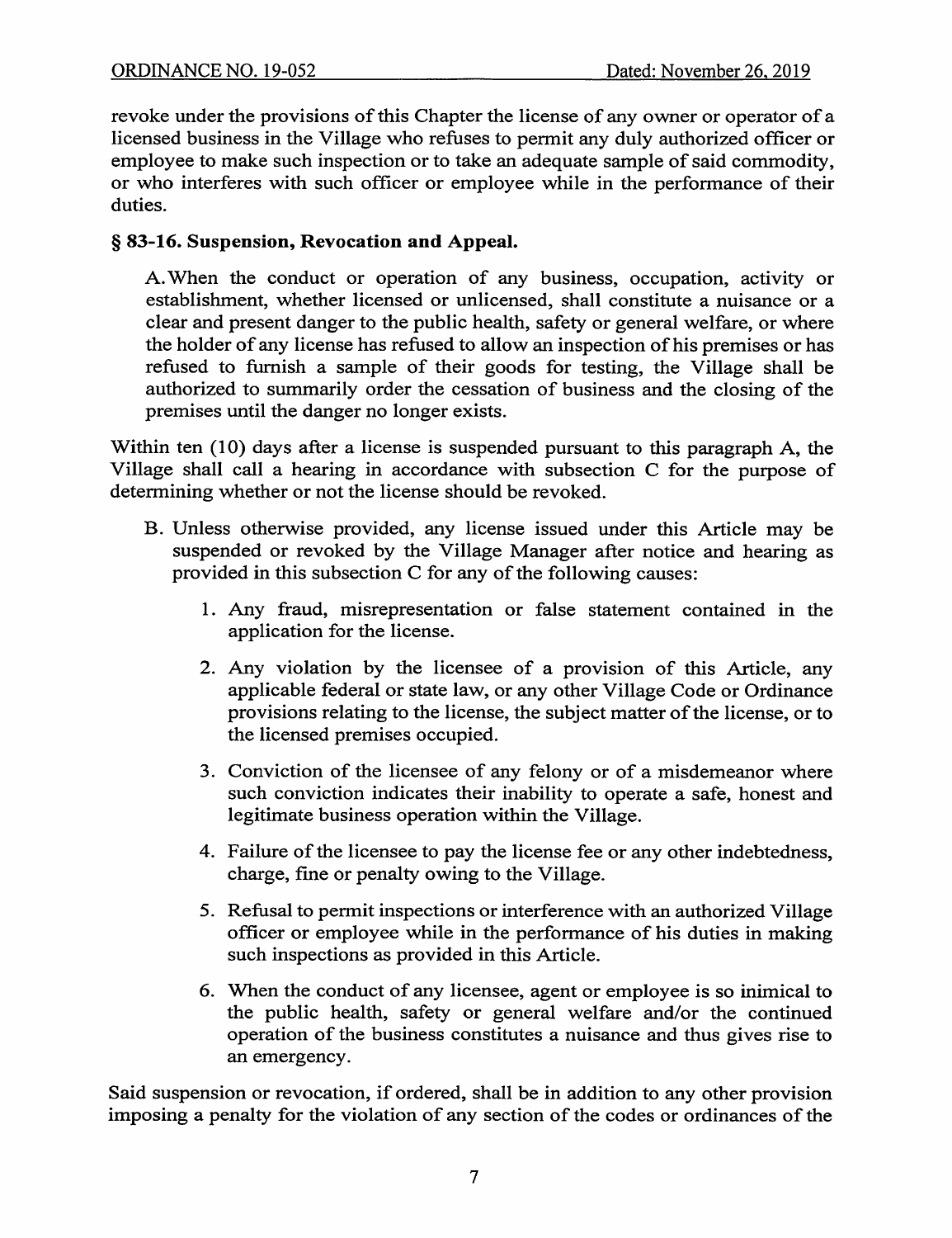Village.

- C. The Village shall conduct a hearing for the purpose of determining whether or not the license should be suspended or revoked in accordance with the following:
	- 1. Notice of the hearing for suspension or revocation of a license shall be given in writing setting forth specifically the grounds of the complaint and the time and place of the hearing. Such notice may be hand delivered or mailed by certified mail, return receipt requested, to the licensee to their last known address at least five  $(5)$  days prior to the date set for the hearing.
	- 2. An attorney designated by the corporate authorities shall represent the Village at the hearing. The licensee shall be permitted counsel and have the right to submit evidence and cross examine witnesses. The Village Hearing Officer shall serve as the hearing officer and shall render the decision, which may include suspension for up to 10 days, or revocation, and/or the payment of fines and performance of other actions.
	- 3. At or prior to the hearing, the parties may enter into an agreement which establishes a series of actions to be taken and/or fines to be paid which will avoid suspension or revocation at that time.
- D. Any person aggrieved by the decision of the Village Manager in connection with the suspension or revocation of a license as provided in this Section, shall have the right of appeal to the Village Board of Trustees. Such appeal shall be taken by filing with the Village Board of Trustees, within ten  $(10)$  days after notice of suspension or revocation, a written statement under oath setting forth specifically the grounds for appeal. The Village Board of Trustees shall thereupon set the time and place for a hearing on such appeal and notice of such hearing shall be given to the applicant or licensee in the same manner as provided in this Section. The decision of a majority of the Village Board of Trustees present at the hearing of such appeal shall be required to reverse the decision of the Village Manager.

## § 83-17. License to be Posted, Destruction, Removal of License.

It shall be the duty of any person conducting a licensed business in the Village to keep the license displayed at all times in a prominent place on the premises, machine or vehicle used for such business.

No person shall destroy, obliterate, take, remove or carry away without the consent of the owner any license, certificate, plate, or sticker which has been issued by the Village except when such license, certificate, plate or sticker has been discontinued or the licensed premises have been abandoned. Nothing herein shall prevent the Village Manager, or her or his duly authorized representative from removing any license, certificate, plate or sticker from the possession of a former licensee, their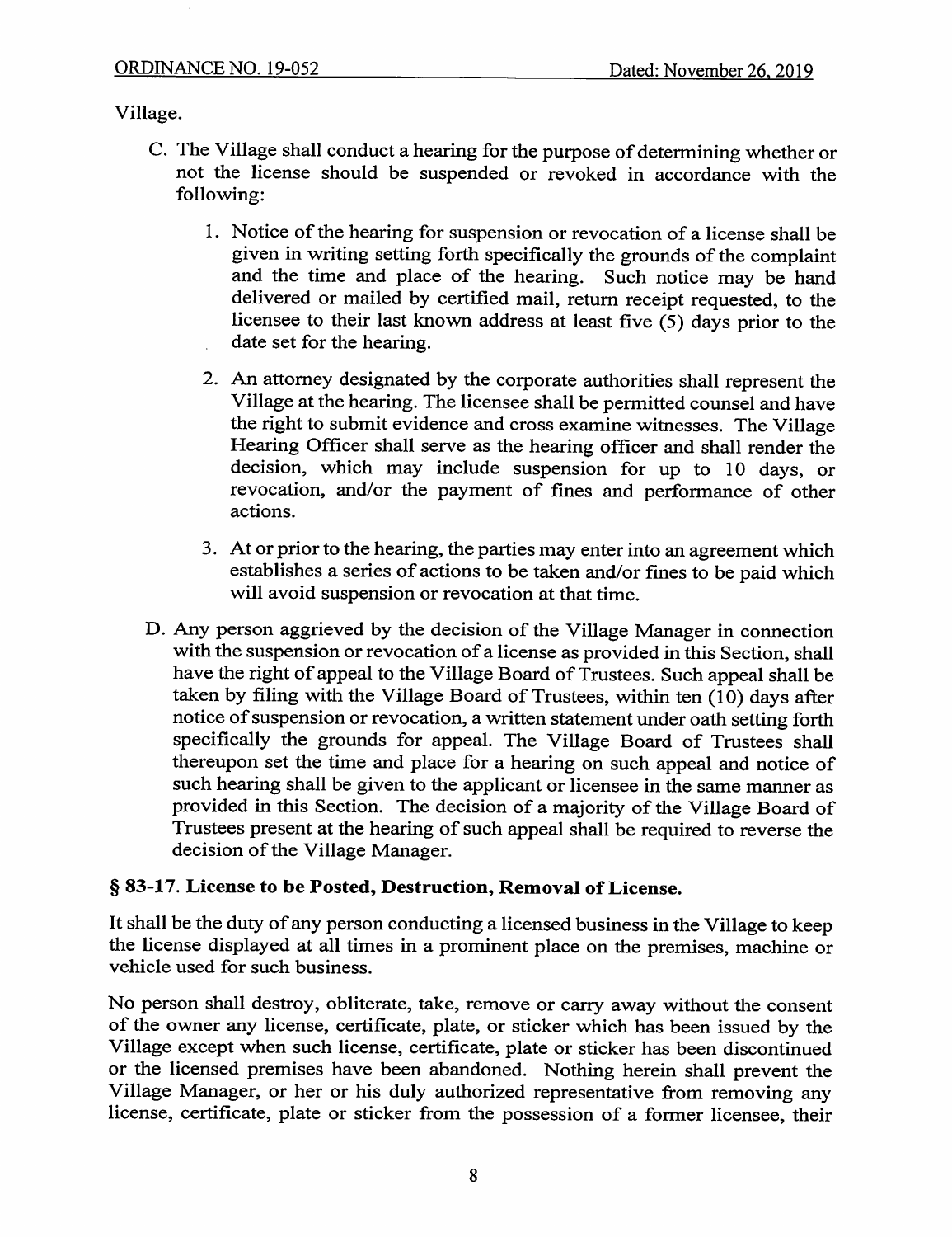premises, any vehicle or plate or any machine when said license has been revoked under the provisions of this Article.

## § 83-18. License not to Preclude Other Licenses.

The license required in this Article shall be in addition to any vehicle license, liquor license, gaming license, building permit, inspection fees or any other fees or charges that may be required by other Village ordinances, whether now existing or hereafter adopted.

## § 83-19. Prohibited Activities.

Peddlers, itinerant vendors and transient merchants are prohibited within the corporate limits of the Village of Homer Glen. The following definitions apply to this Section:

"Transient Merchant" means any person who is engaged temporarily in the retail sale of goods, wares or merchandise, and in pursuance of such sales occupies any building, room, vehicle, structure, or unoccupied or unimproved lot for the purpose of conducting such sale.

"Itinerant Vendor" means any person who transports tangible personal property for retail sale who does not maintain an established office, distribution house, warehouse, service center or residence from which such business is conducted.

"Peddler" means a person who travels about selling, bartering or exchanging small ware which they carry with them on their person or on a wagon, truck, push cart or moveable receptacle of any kind.

## § 83-20. Activities Excepted.

The Prohibited Activities set forth in §83-19 shall not apply to:

- 1. Any person selling vegetables, fruit or perishable farm products at an established Village market or other location on the private property of a consenting owner;
- 2. Any person delivering tangible personal property who is fulfilling an order for such property which was selected or placed by mail or other means; or
- 3. Any person carrying samples of goods and taking orders for delivering at a later date:
- 4. Any person selling food or merchandise as part of a Village approved special event.

## § 83-21. Prohibited Conduct.

It shall be unlawful for any person to conduct, engage in, maintain, operate, carry on or manage any business, occupation, activity or establishment, either by himself or through an agent, employee or partner, contrary to the standards and regulations set forth in this Article.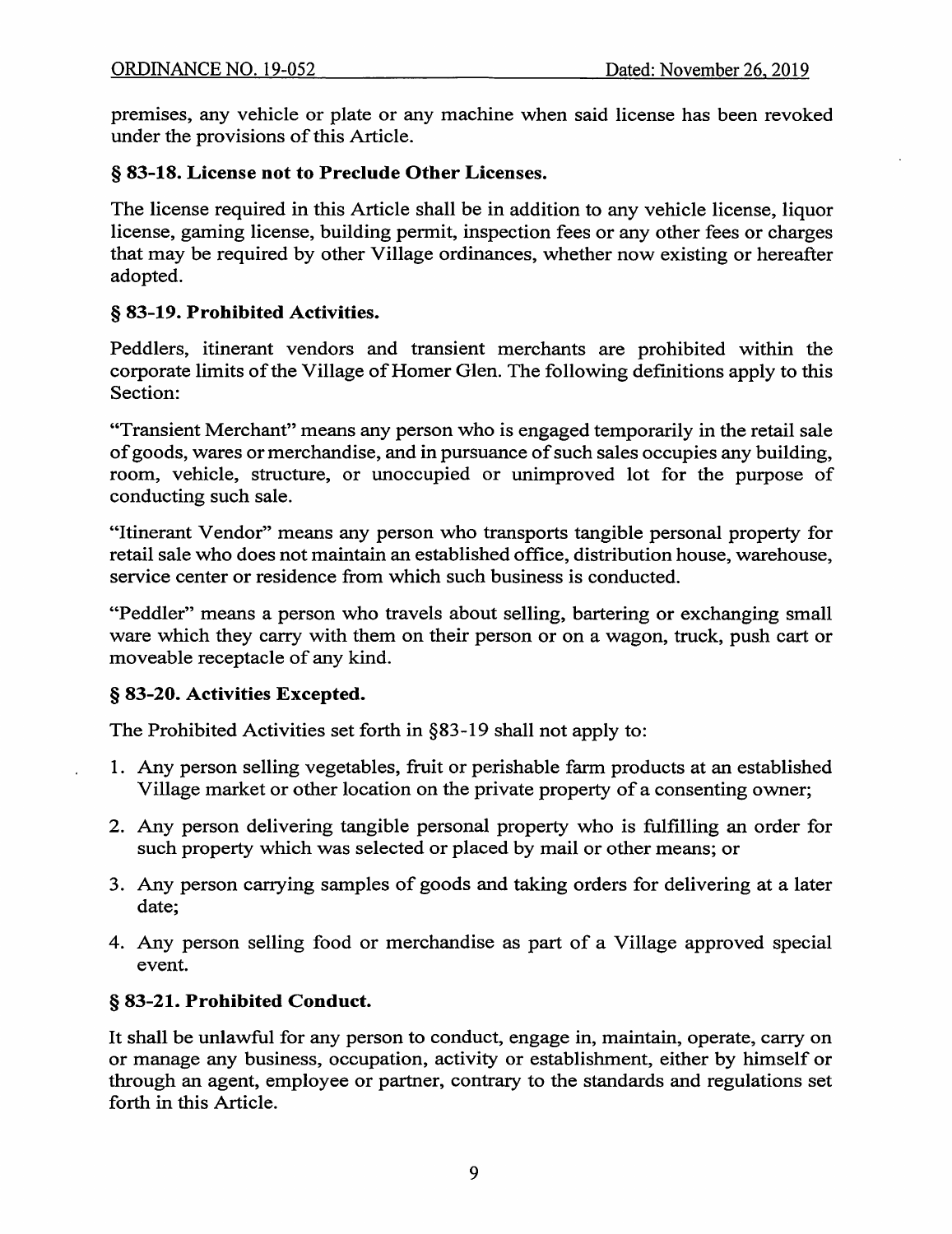**Section 3.** That §114-11 of the Village Code of the Village of Homer Glen be and the same is amended to reflect the following language:

| § 114-11. Clerk's office.         |                                  |
|-----------------------------------|----------------------------------|
| <b>Service</b>                    | Fee                              |
| Tobacco                           |                                  |
| License                           | \$250                            |
| <b>Business</b>                   |                                  |
| <b>Commercial License</b>         | \$30                             |
| <b>Home Business License</b>      | \$30                             |
| Late Commercial License Fee       | \$30                             |
| Late Home Business License Fee    | \$30                             |
| Freedom of Information Act (FOIA) |                                  |
| First 50 pages                    | Free                             |
| 8.5 x 11 copy                     | \$0.15 each                      |
| Oversized copy                    | Cost of production               |
| Certification                     | \$1 per document, plus copy cost |
| Color copy                        | \$0.20 each                      |

**Section 4. Severability.** If any section, paragraph, clause or provision of this ordinance shall be held invalid, the invalidity thereof shall not affect any other provision of this ordinance.

**Section 5. Repealer.** All ordinances, resolutions, motions or orders in conflict with this Ordinance are hereby repealed to the extent of such conflict.

**Section 6. Effective Date and Duration.** This Ordinance shall be in full force and effect from and after its passage and approval and publication as required by law, provided, however, that the tax provided for herein shall take effect for all sales on or after the first day of January, 2020. Copies of this Ordinance shall be certified and sent to the Illinois Department of Revenue.